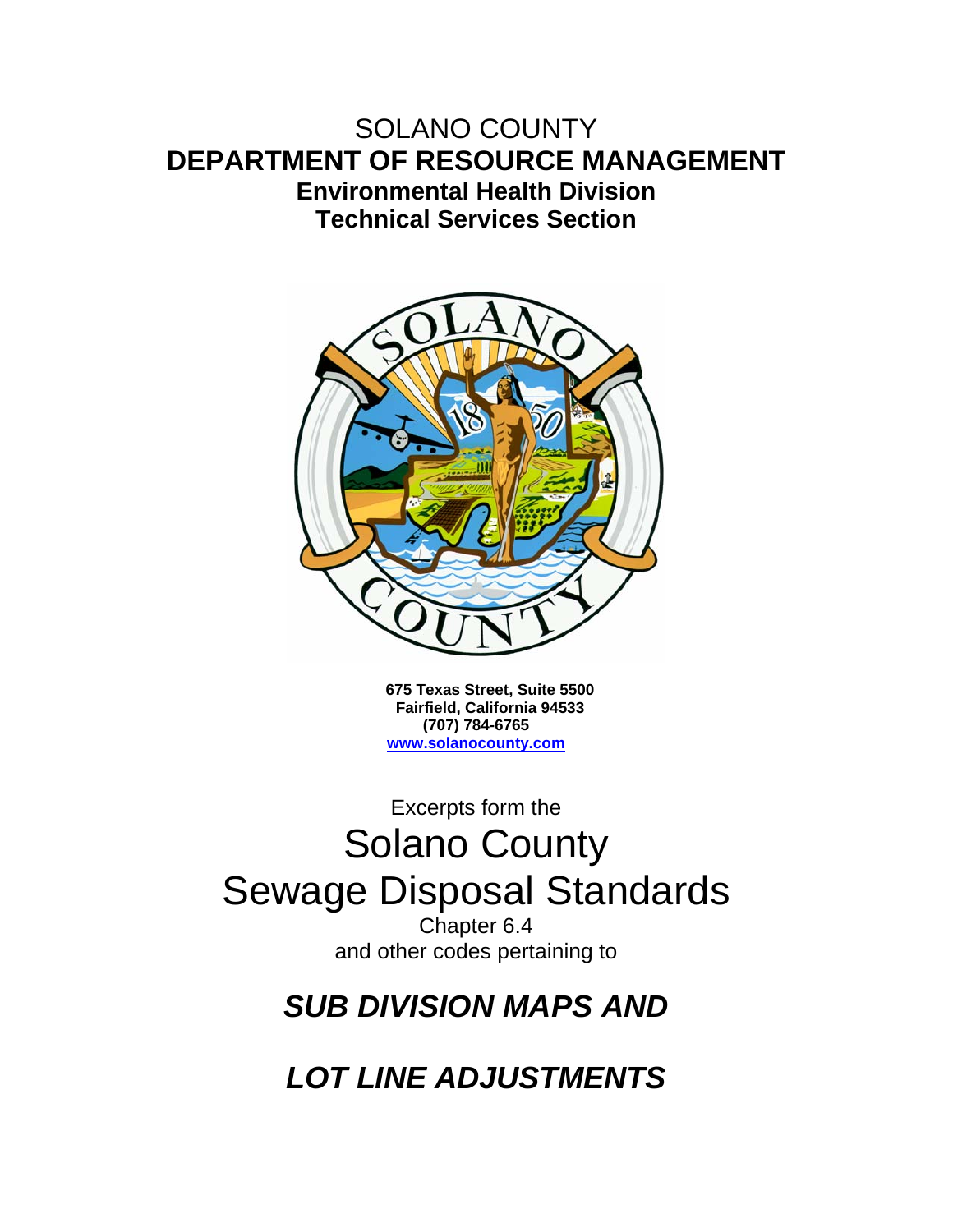#### **Sec. 6.4-30. Applicability and reporting**

This Article shall apply to all land divisions and lot line adjustments processed by or submitted to the Environmental Health Services Division for review or final approval after the effective date of these regulations. The Environmental Health Services Division shall review all tentative maps and proposed lot line adjustments. The Environmental Health Services Division shall report its conclusions together with any conditions necessary to ensure compliance with all applicable Environmental Health rules and regulations to the Planning Division or other responsible agency.

#### **Sec. 6.4-31. Minimum lot size**

Minimum lot size shall be in accordance with Chapter 26, section 26-82 of the Solano County Code.

Section 26-82 states: "**ON-SITE SEWAGE DISPOSAL SYSTEMS** – In all cases where sewage disposal is not to be by means of a sewer operated by a public sewer agency, it shall be by means of an individual sewage disposal system located entirely on the lot generating the sewage. Each proposed lot within a subdivision that is not served by a public sewer system shall meet minimum site and design criteria in this section and Chapter 6.4 of the Solano County Code.

#### **Minimum Parcel Size**

- (1) Parcels which are served by on-site sewage disposal systems and individual, onsite water supplies shall not be less than 5 acres.
- 2) Parcels, which are served by on-site sewage disposal systems and community water supplies, operated by a public agency or utility district shall be no less than 2.5 acres. Where a planned unit development process is proposed where parcels vary in size, the overall density of the project shall not be greater than one dwelling unit per 2.5 acres with a community water supply and no individual parcel development shall be less than one acre in area.
- (3) Parcels which meet the above-noted minimums, but are otherwise limited by conditions such as steep slopes, watercourses, easements, wetlands or other site constraints shall be of sufficient size to accommodate conventional development (considering buildable area, driveways, parking area, etc.) without the need to waive required setbacks, leachfield area, or reserve areas."

#### **Sec. 6.4-32. Required information and inspections**

The Environmental Health Services Division may require any and all information and/or inspections necessary to determine if subdivisions or lot line adjustments comply with these standards. The applicant and/or owner of the property shall be responsible for supplying all information and tests necessary for review. Such information includes, but is not limited to, the following: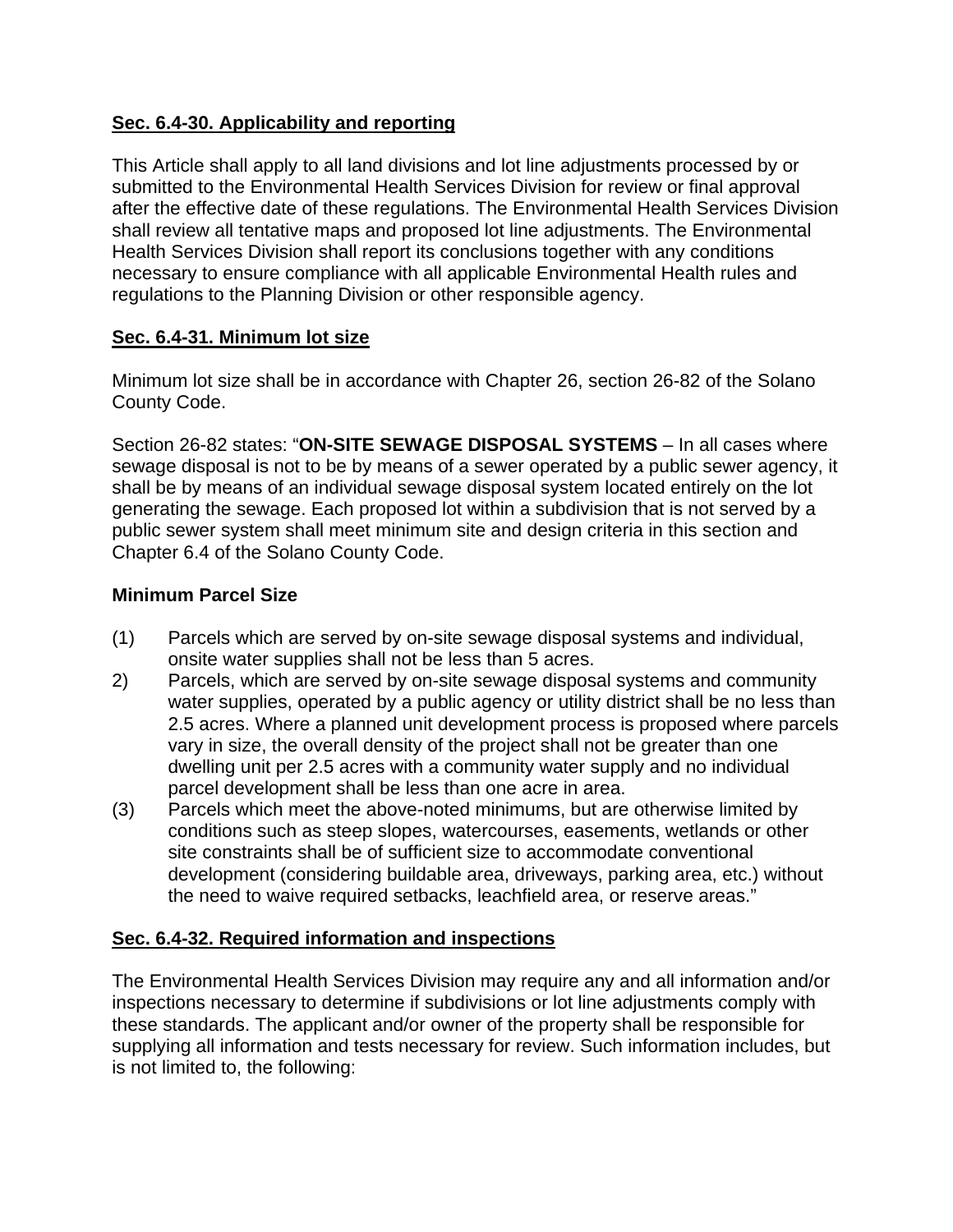- (a) Site Plan Requirements:
- Site plans shall contain the following information:
- (1) Address, if assigned, parcel number, and subdivision number
- (2) Name, address, and phone number of property owner, contact person, and person preparing plans
- (3) Vicinity map
- (4) Scale used
- (5) Lot dimensions, including all property lines
- (6) Setbacks
- (7) Paved areas and unpaved areas subject to vehicular traffic
- (8) Easements and rights-of-way, public and private
- (9) Structures, dwellings (including pools and auxiliary buildings)
- (10) Animal Enclosures
- (11) Fuel tanks, hazardous material storage
- (12) Water lines (public and private)
- (13) Areas subject to flooding, inundation, or storm water overflow
- (14) Existing and proposed wells, abandoned wells, springs, neighboring wells, streams, ditches, canals, culverts, ponds, lakes, swales, 10-year flood plains, or any body of water (intermittent or perennial) located within 100 feet of property lines
- (15) Existing and proposed on-site sewage disposal systems (including replacement areas), abandoned septic tanks, works treating or storing wastewater, sewer lines, storm sewers
- (16) Soil profile test holes, percolation test holes, groundwater observation wells
- (17) Percent and direction of slope in and adjacent to absorption system area
- (18) Topography of sewage disposal areas and 50 feet adjacent to these areas (on slopes show contour lines in maximum two feet increments). Indicate any proposed grading of sewage disposal areas
- (19) Trees within 10 feet of sewage disposal areas (including replacement areas)
- (20) Underground utilities within 10 feet of septic system (including replacement area)
- (21) Cut banks, unstable land forms, bluffs, and ravines
- (22) Written information required to determine availability of public sewer (see section 6.4-20).

#### **Sec. 6.4-20. Sewer connection required**

Connection to a public sewer system shall be required for all proposed lots, new development, additions, or remodels that propose to generate wastewater, and for existing structures requiring repairs to the septic system if sewer is available. Sewer is available if: 1) it is within 200 feet of the property line, and 2) the structure to be served is within one thousand feet of the property line closest to the sewer or of another structure on the same property that is connected to the sewer, and 3) there is willingness by the agency in control of the sewer to permit connection to the sewer main. No permit for installation, repair, replacement or expansion of a septic system shall be issued if sewer is available. Exception: permits for repairs to the solid pipe of an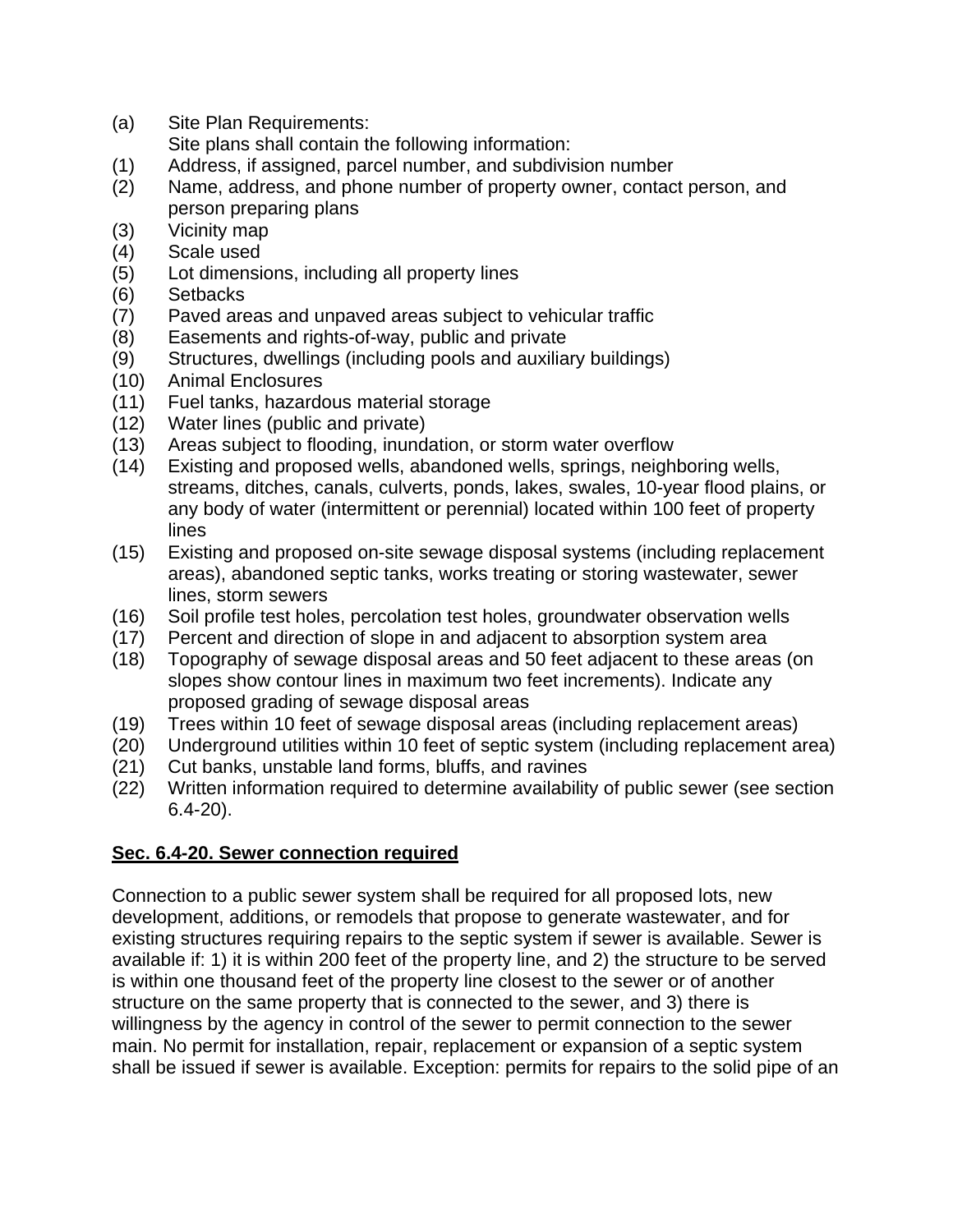on-site sewage disposal system shall be allowed if sewer is available provided that a nuisance is not created or maintained and the repair will comply with these standards."

(b) Site Evaluation: Each proposed and remainder lot shall have a site evaluation as indicated in Article VIII, sections 6.4-81, 6.4-81.1, and 6.4-81.2 for on-site sewage disposal systems prior to approval of any tentative map or lot line adjustment. The site evaluation shall include a determination of the soil conditions in the area proposed for on-site sewage disposal systems and replacement areas. (Refer to chapter 6.4 and brochure on Site Evaluation for requirements.)

#### **Sec. 6.4-33. On-site sewage disposal system area requirements**

All lots utilizing or proposing to utilize an on-site sewage disposal system shall demonstrate an area that shall comply with the following:

- (a) All portions of the area shall have surface and subsurface characteristics suitable for the installation of an on-site sewage disposal system complying with these standards.
- (b) The size of the area shall be based on site evaluation within the boundaries of the proposed disposal field, and on the maximum projected wastewater flow or 600 gallons per day, whichever is greater. The area shall contain sufficient room for a 100% replacement area in addition to the original disposal field. The replacement area may be in a different location than the original system provided a site evaluation in that location reveals the site complies with these standards and that there is the required space available to install a system that can treat and dispose of the maximum projected wastewater flow, or 600 gallons per day, whichever is greater.
- (c) The boundaries and location of the area shall be clearly delineated on all maps submitted for review.
- (d) The area shall remain free of pavement, vehicular traffic, improvement, or other activities that may affect its use for wastewater disposal.
- (e) All requirements pertaining to the area shall remain in effect until such time as the structures or facilities served by the on-site sewage disposal system installed within the boundaries of the area are connected to a sanitary sewer, or another area for disposal of sewage is approved.

#### **Sec. 6.4-34. Cumulative impacts**

An applicant shall submit a hydrogeologic evaluation and/or report on the project's cumulative impact in an entire drainage basin to prevent significant degradation or elevation of groundwater or surface water supplies in those circumstances where the Environmental Health Services Division has determined there is potential for the increasing discharge of sewage effluent into a given drainage basin to result in significant elevation or degradation of groundwater or surface water.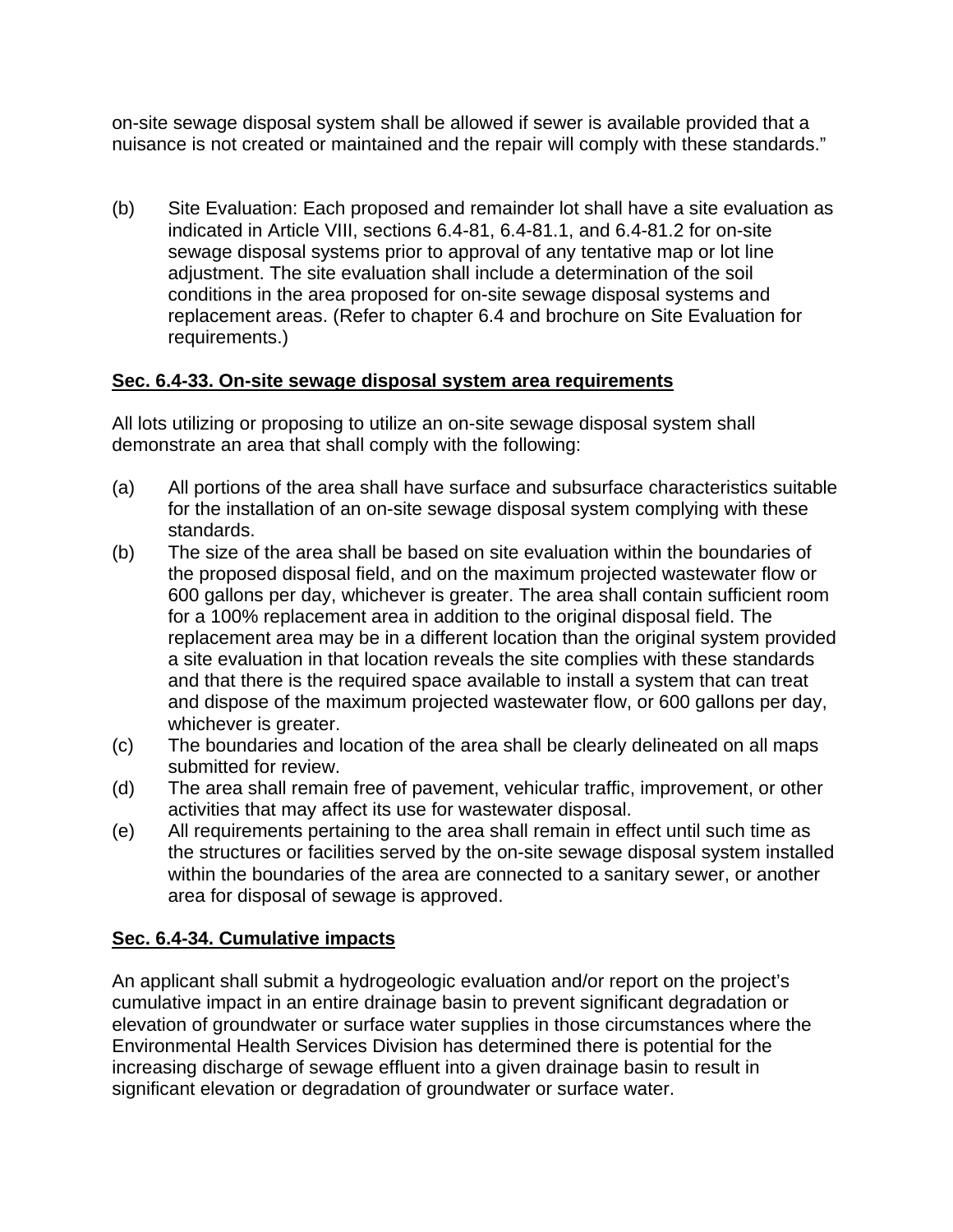Groundwater evaluation shall identify existing and potential groundwater aquifers and focus primarily on those aquifers where there is greater potential for water quality impact from onsite sewage disposal systems. Information to be included in hydrogeology reports, when required, shall address each of the aquifers in the project area and shall include but not be limited to: drainage basin area, saturated thickness, transmissivity, flow contours, existing water quality, seasonal depth to the water table, ultimate density of soil absorption systems based on current land use planning for the groundwater basin being evaluated, and such other data as deemed necessary by the Environmental Health Services Division.

#### **Sec. 6.4-35. Approval**

The Environmental Health Services Division shall review the applicable information associated with the tentative map of the proposed subdivision or with the lot line adjustment and submit recommendations and/or conditions of approval to the Planning Division or other responsible agency. Any significant deviations or modifications to the project after Environmental Health Services Division review and prior to any approval affecting the tentative map or lot line adjustment on file with the Environmental Health Services Division shall be resubmitted for review to the Environmental Health Services Division to determine compliance with earlier Division recommendations and conditions.

No subdivisions or lot line adjustments shall be approved unless each lot and remainder can be shown to have an area suitable for the installation of an individual on-site sewage disposal system and replacement area complying with the provisions of these standards. Exceptions to this subsection are 1) lots that will be served by public sewer or a community on-site sewage disposal system, or 2) subdivisions or lot line adjustments for which development rights have been relinquished and can demonstrate good cause to have such testing exempted to the Environmental Health Services Division., or 3) lot line adjustments that do not create a more substandard condition for on-site sewage disposal for any lot than the previously existing lot boundaries.

Types of individual on-site sewage disposal systems that can be used for creation of new lots are:

- 1. Standard systems, or
- 2. Alternative systems as approved by the Environmental Health Services Division (refer to Article VIII, section 6.4-89(b)), or
- 3. Standard or alternative systems as indicated above in combination with a gray water system complying to the requirements of the latest adopted version of the Uniform Plumbing Code and any other standard regarding gray water adopted by Solano County. The size of the sewage disposal system or replacement area shall not be decreased or affected by the gray water system, or
- 4. Any system approved and under permit from the Regional Water Quality Control Board having authority.